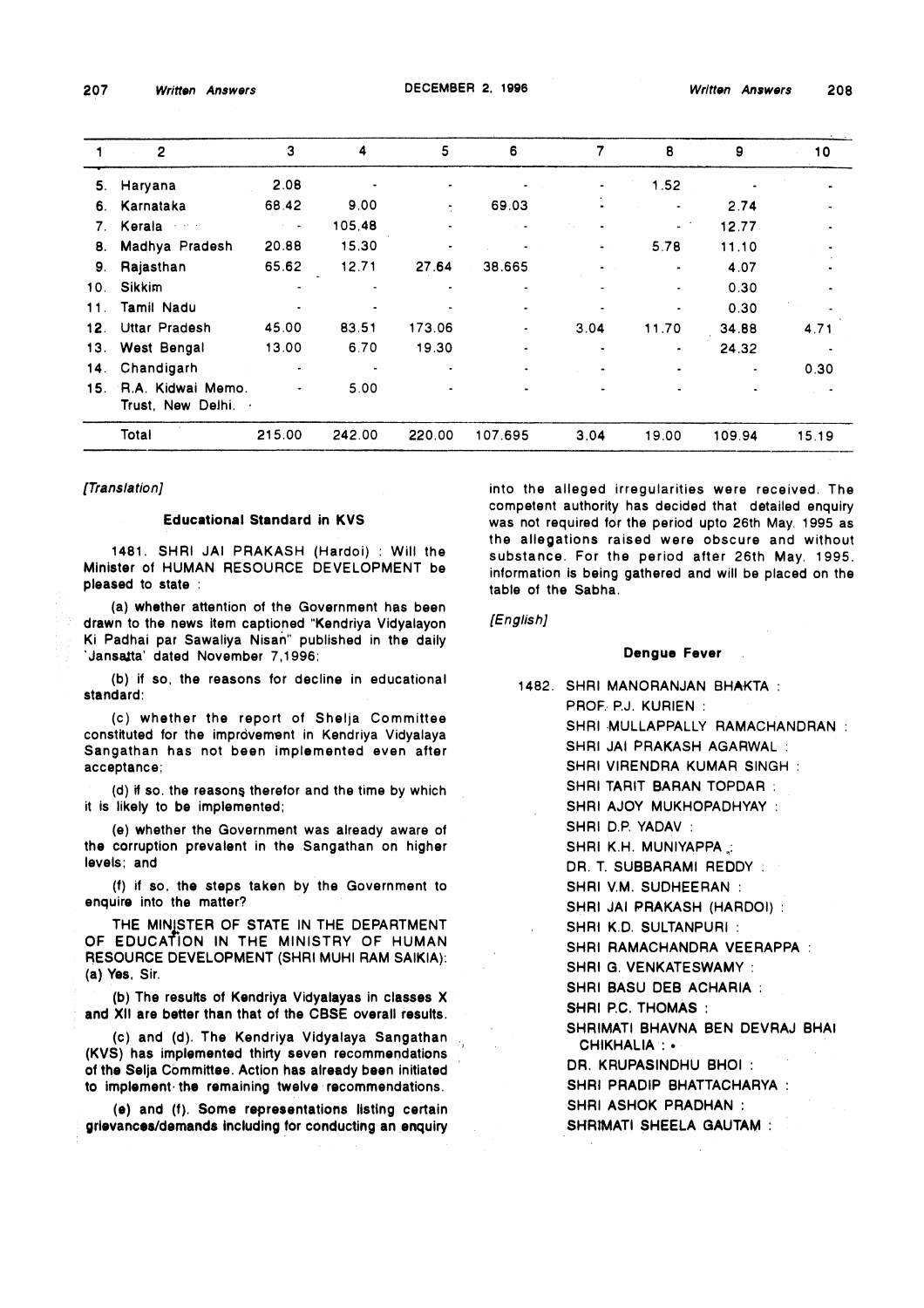PROF. AJIT KUMAR MEHTA : SHRI RAMSAGAR : SHRI SOHAN VEER SINGH : SHRI BHAKTA CHARAN DAS : SHRI GANGA CHARAN RAJPUT : SHRI HARADHAN ROY : SHRI K.C. KONDAIAH : SHRI MANIKRAO HODLYA GAVIT : SHRI R. SAMBASIVA RAO : SHRI PARASRAM BHARDWAJ : SHRI SUKH LAL KUSHWAHA : SHRI SARAT PATTANAYAK : SHRI HANNAN MOLLAH : SHRI KACHARU BHAU RAUT : SHRI KODIKKUNNIL SURESH : SHRI PINAKI MISRA : SHRI MADHAVRAO SCINDIA : SHRI AJOY CHAKRABORTY : KUMARI SUSHILA TIRIYA : SHRI M. SELVARASU : KUMARI FRIDA TOPNO : SHRIMATI VASUNDHARA RAJE :

Will the Minister of HEALTH AND FAMILY WELFARE be pleased to state :

(a) whether high level coordination committee set up by Union Government, Delhi Government and National Institute of Communicable Diseases to monitor Dengue fever cases is reported to be alarmed over the increasing death figures despite tall claim that disease is under -control;

(b) if so, the details thereof;

(c) the number of patients affected by dengue fever admitted in various hospitals in the capital and other states and the number of people died of this disease. State-wise;

(d) whether the Central Government have provided any financial assistance to the State Governments to check this disease;

(e) if so, the details thereof;

(f) whether the Government have received any warning from the World Health Organisation about the out break of Dengue fever;

(g) if so, the reaction of the Government thereto; and

(h) the action Government propose to take to prevent the recurrence of this disease in future?

THE MINISTER OF STATE OF THE MINISTRY OF HEALTH AND FAMILY WELFARE (SHRI SALEEM IQBAL SHERVANI) : (a) to (c). A Central Coordinating Committee under the Chairmanship of Union Health Secretary was set up to monitor the Dengue Situation in (Delhi and to advise remedial action to be undertaken by; the concerned agencies of the State Governments. The Committee met on .a daily basis from 16.10.96 to 8.11.96.

The outbreak of the disease which mainly affected Delhi has been brought under control.

State-wise break up of suspected cases and deaths during 1996 (upto 27.11.96) as reported by the State Health Directorates and the Directorate of National Malaria Eradication Programme (NMEP) are as under:

| S.<br>No. | Name of States/<br>UTs. | Cases<br>(upto<br>27.11.96) | Deaths<br>(upto<br>27.11.96) |
|-----------|-------------------------|-----------------------------|------------------------------|
| 1.        | Delhi                   | 9807                        | 394                          |
| 2.1       | Haryana                 | 1595                        | 52                           |
| 3.        | Karnataka               | 109                         | 5                            |
| 4.        | Punjab                  | 765                         | 30                           |
| 5.        | Maharashtra.            | 668                         | 7                            |
| 6.        | Tamil Nadu              | 471                         | 14                           |
| 7.        | Uttar Pradesh           | 527                         |                              |
|           | Total                   | 13942                       | 503                          |

(d) and (e). Apart from rendering technical guidance to the State material assistance has been provided under the NMEP for vector Control, which may be seen in enclosed Statement. Blood component Seperatlon facilities were augmented by arranging Centrifuge mechines for Delhi, Faridabad, Ludhiana and Meerut which ensured edequate availability of platelets/Plasma for the affected Dengue patients.

(f) and (g). No specific warning from the World Health Organisation was received during 1996. A letter dated 9th September, 1996 to the Union Health Ministry contained only trend analysis of incidence of Dengue Fever, Dengue Haemorrhagic Fever in different South-East Asian Countries, including India. Government was advised to keep vigil in major hospitals and prepare for emergency handling of the situation. Control Rooms were set up in the Directorate General of Health Services and Directorate of National Malaria Eradication Programme on 10.9.96 and all hospitals were asked to monitor and report the cases and deaths to the authorities. The National Institute of Communicable Diseases (NICD) also issued a Dengue Alert to all State Govts, and reiterated the guidelines relating to surveillence and containment of Dengue which had been issued in August, 1995.

(h) The Central Government is now proposing to prepare a Contingency Plan for Vector borne diseases like Malaria, Kala-azar. Dengue. A Calendar of events and activities will be provided to the State Govts, on a State-wise basis, highlighting endemic areas and specific locations requiring attention both from the point of view of prevention, spraying during transmission period and treatment.